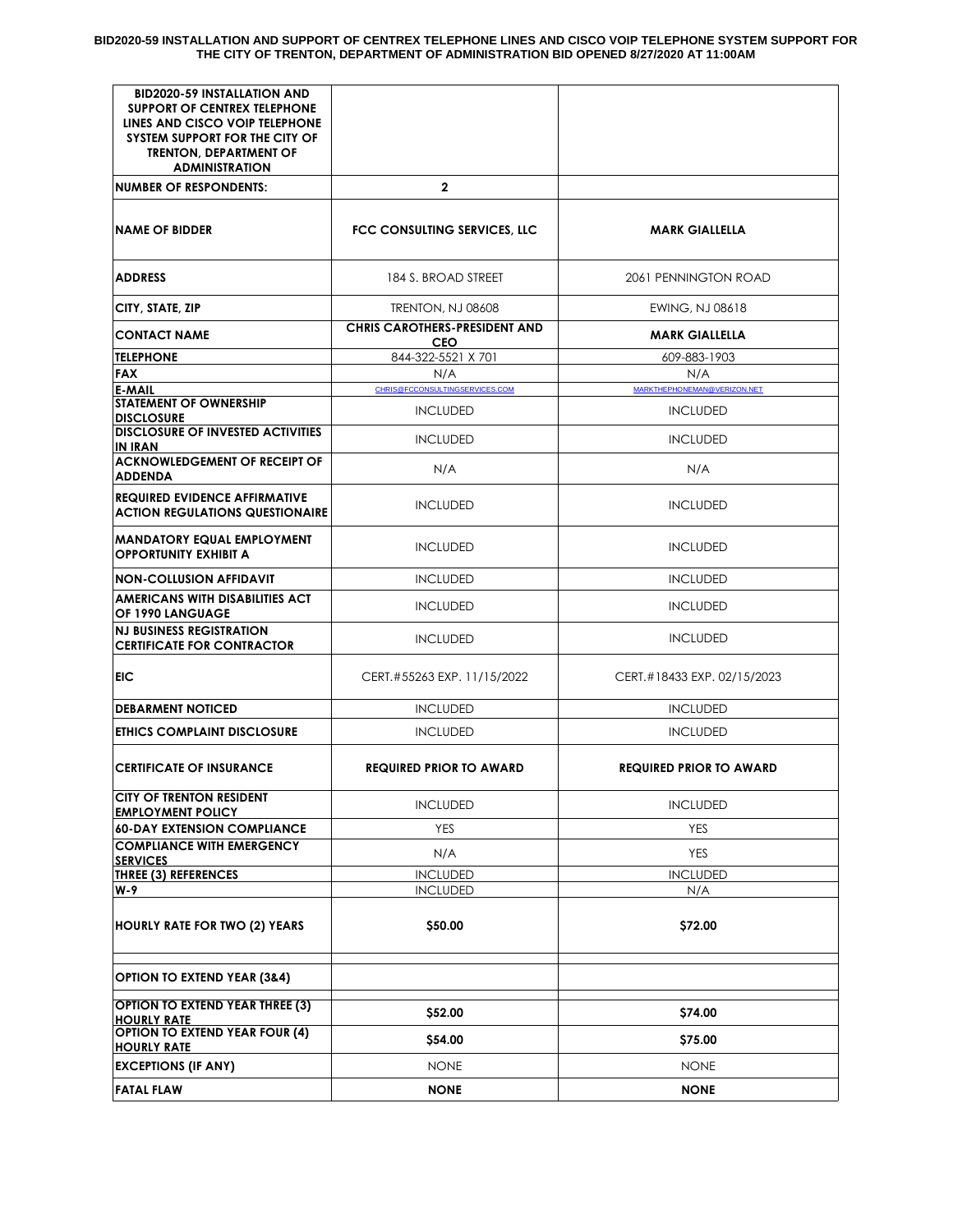

# 12 One Original Complete Bid and One Complete Copy of the Bid

#### **BID PROPOSAL FORM (VENDOR MUST COMPLETE)**

We the undersigned propose to furnish and deliver the above services pursuant to the specifications and requirements made part hereof for a period of two (2) years with the option to two (2) one (1) year options; contingent upon the adoption of the temporary and final budget for FY2021, FY2022, FY2023 and FY2024.

TO PROVIDE TELEPHONE CABLING, COMPUTER CABLING, INSTALLATION AND REPAIR OF CENTREX TELEPHONE SERVICE, MAINTENANCE AND PROGRAMMING OF THE AT & T MERLIN LEGEND TELEPHONE SYSTEM, PARTNER II, SPIRIT, COMDIAL EXECUTECH, CISCO VOICE OVER IP PHONE SYSTEM, AND CISCO UNITY VOICE MAIL PLATFORM.

| <b>HOURLY RATE FOR TWO (2) YEARS</b>                                                                                                                                      | \$50.00 |
|---------------------------------------------------------------------------------------------------------------------------------------------------------------------------|---------|
| <b>OPTION TO EXTEND YEAR (3 &amp; 4)</b>                                                                                                                                  |         |
| <b>HOURLY RATE FOR YEAR (3)</b>                                                                                                                                           | 52.00   |
| <b>HOURLY RATE FOR YEAR (4)</b>                                                                                                                                           | 54.00   |
| (ORIGINAL SIGNATURE BY AUTHORIZED REPRESENTATIVE)                                                                                                                         |         |
| The undersigned is a Corporation, Partnership or Individual under the laws of the State of<br>New Jersey having its principal office at 184 S Broad St. Trenton, NJ 08608 |         |
| <b>COMPANY FCC Consulting Services, LLC</b>                                                                                                                               |         |
| ADDRESS 184 S Broad St. Trenton, NJ 08608                                                                                                                                 |         |
|                                                                                                                                                                           |         |
| FED.                                                                                                                                                                      |         |
| <b>Chris Carothers</b><br><b>NAME</b>                                                                                                                                     |         |
| TELEPHONE <sub>(609)</sub> 977-3276                                                                                                                                       |         |
| FAX.                                                                                                                                                                      |         |
| chris@fccconsultingservices.com<br><b>EMAIL</b>                                                                                                                           |         |
| 08/21/2020<br>DATE                                                                                                                                                        |         |
| <b>SIGNATURE</b>                                                                                                                                                          |         |
|                                                                                                                                                                           |         |

#### **BID2020-59 INSTALLATION AND SUPPORT OF CENTREX TELEPHONE LINES AND CISCO VOIP** TELEPHONE SYSTEM SUPPORT



PROPOSAL INFORMATION Use or disclosure of data contained on this sheet is subject to the restriction on the title page of this proposal.